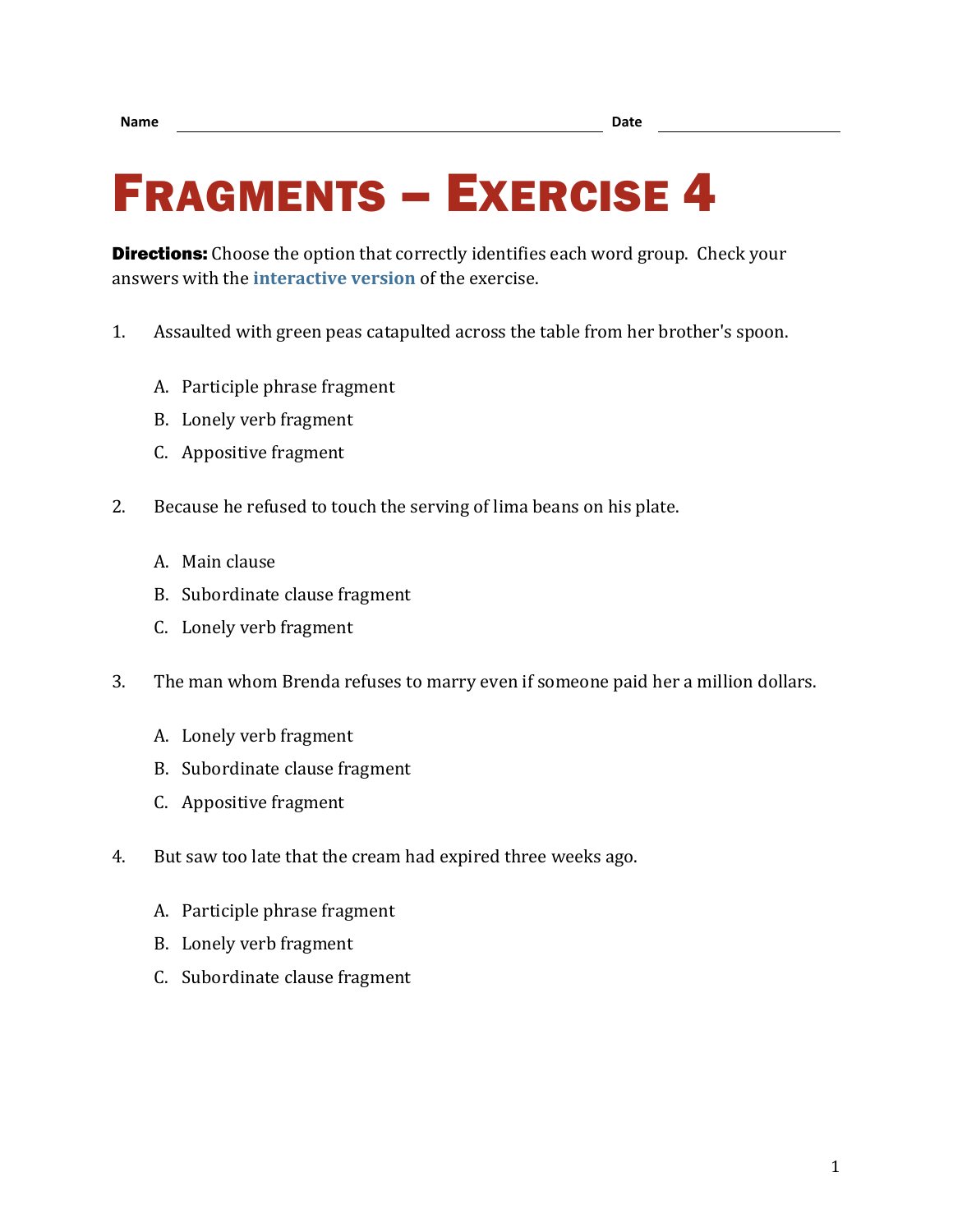- 5. Including the frying pan with encrusted egg and the greasy silverware full of fingerprints.
	- A. Afterthought fragment
	- B. Participle phrase fragment
	- C. Subordinate clause fragment
- 6. To enjoy the warm sunshine that he could see spilling through the blinds.
	- A. Participle phrase fragment
	- B. Main clause
	- C. Infinitive phrase fragment
- 7. Kissing the wet frog in hopes of getting a cool prize.
	- A. Afterthought fragment
	- B. Participle phrase fragment
	- C. Lonely verb fragment
- 8. Such as stacks of tottering books, crumpled paper, empty soda cans, and greasy pizza boxes.
	- A. Lonely verb fragment
	- B. Subordinate clause fragment
	- C. Afterthought fragment
- 9. Because Loraine had to clean up the kitchen mess left by her roommate Bob.
	- A. Subordinate clause fragment
	- B. Main clause
	- C. Lonely verb fragment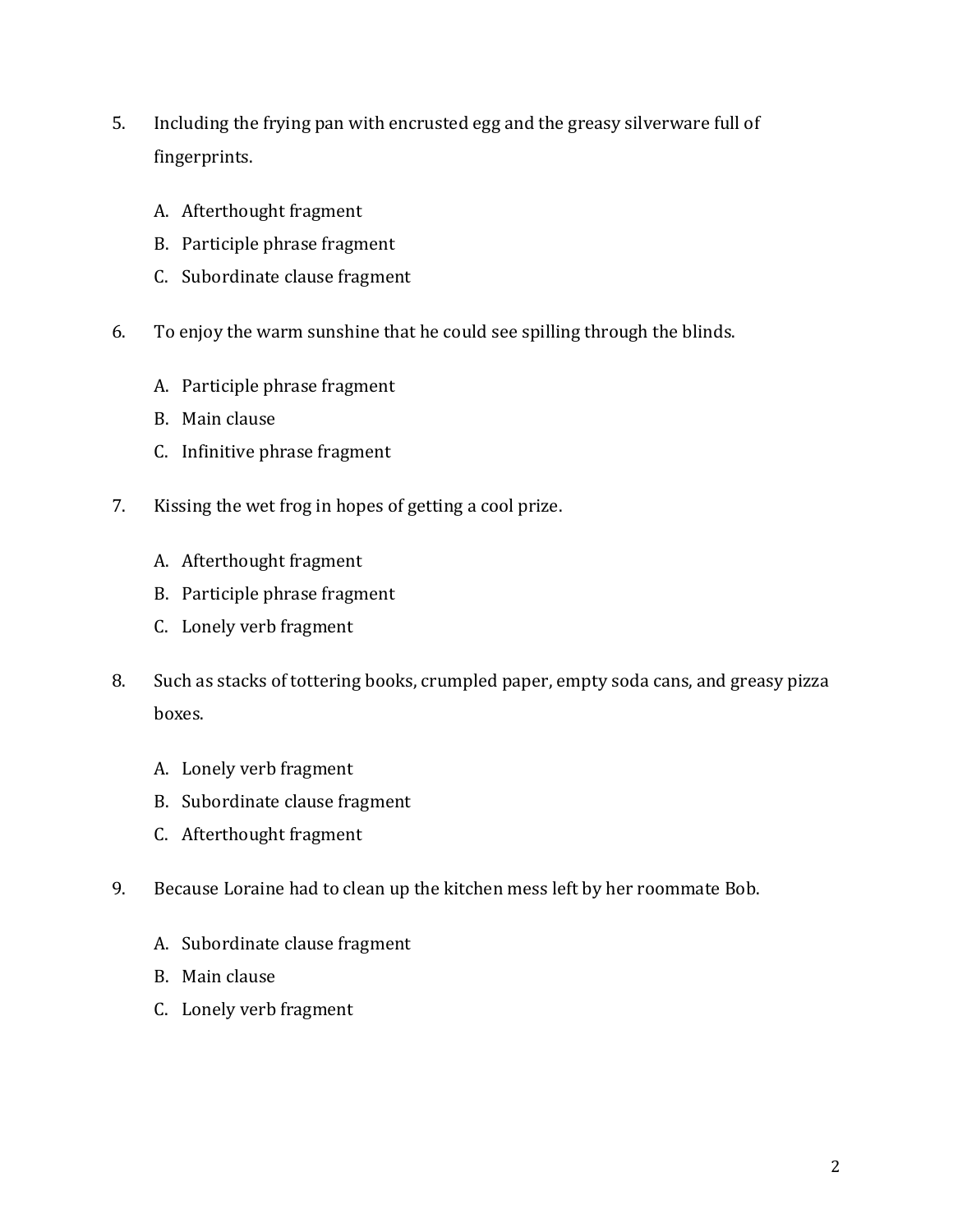- 10. And grabbed the last glazed doughnut while Frederick was pouring her a cup of coffee.
	- A. Main clause
	- B. Lonely verb fragment
	- C. Appositive fragment
- 11. Roger regrets eating the mushy radishes.
	- A. Main clause
	- B. Participle phrase fragment
	- C. Subordinate clause fragment
- 12. To see her favorite part of the parade, the majorettes with their twirling batons.
	- A. Appositive fragment
	- B. Participle phrase fragment
	- C. Infinitive phrase fragment
- 13. The neighborhood cat whom even the biggest dogs fear.
	- A. Subordinate clause fragment
	- B. Main clause
	- C. Appositive fragment
- 14. Hissing and spitting like an angry alligator caught by its tail.
	- A. Participle phrase fragment
	- B. Lonely verb fragment
	- C. Appositive fragment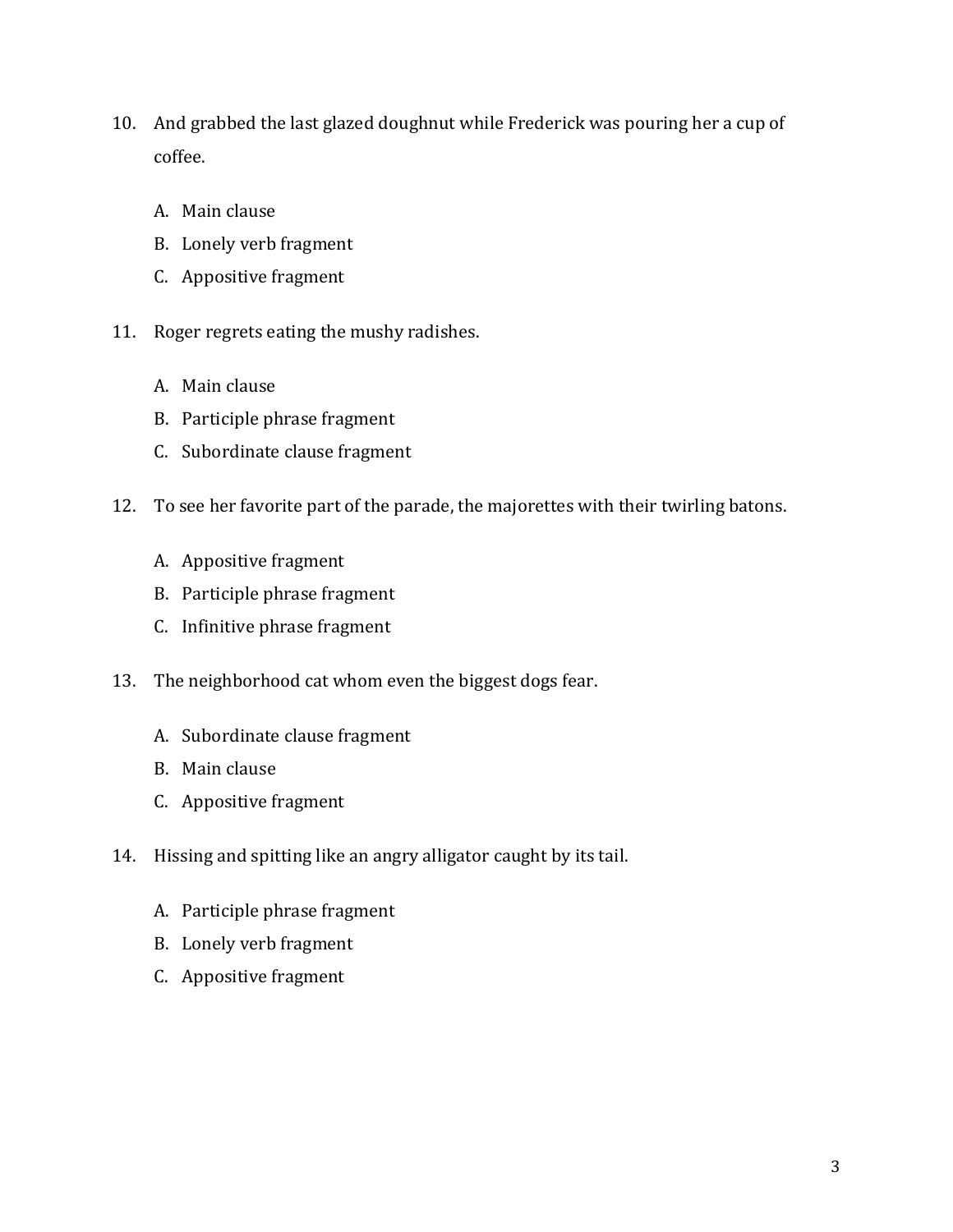- 15. One day Andrew aspires to eat asparagus.
	- A. Main clause
	- B. Subordinate clause fragment
	- C. Lonely verb fragment
- 16. Scooting the dead cockroach under the refrigerator with the toe of his shoe.
	- A. Lonely verb fragment
	- B. Participle phrase fragment
	- C. Subordinate clause fragment
- 17. For example, sand-encrusted feet or a cold drink in a sweating bottle.
	- A. Participle phrase fragment
	- B. Lonely verb fragment
	- C. Afterthought fragment
- 18. To reach the countertop where Sara had momentarily left the tuna salad.
	- A. Subordinate clause fragment
	- B. Lonely verb fragment
	- C. Infinitive phrase fragment
- 19. But found only a cookie bag full of crumbs and a tablespoon of milk.
	- A. Main clause
	- B. Lonely verb fragment
	- C. Subordinate clause fragment